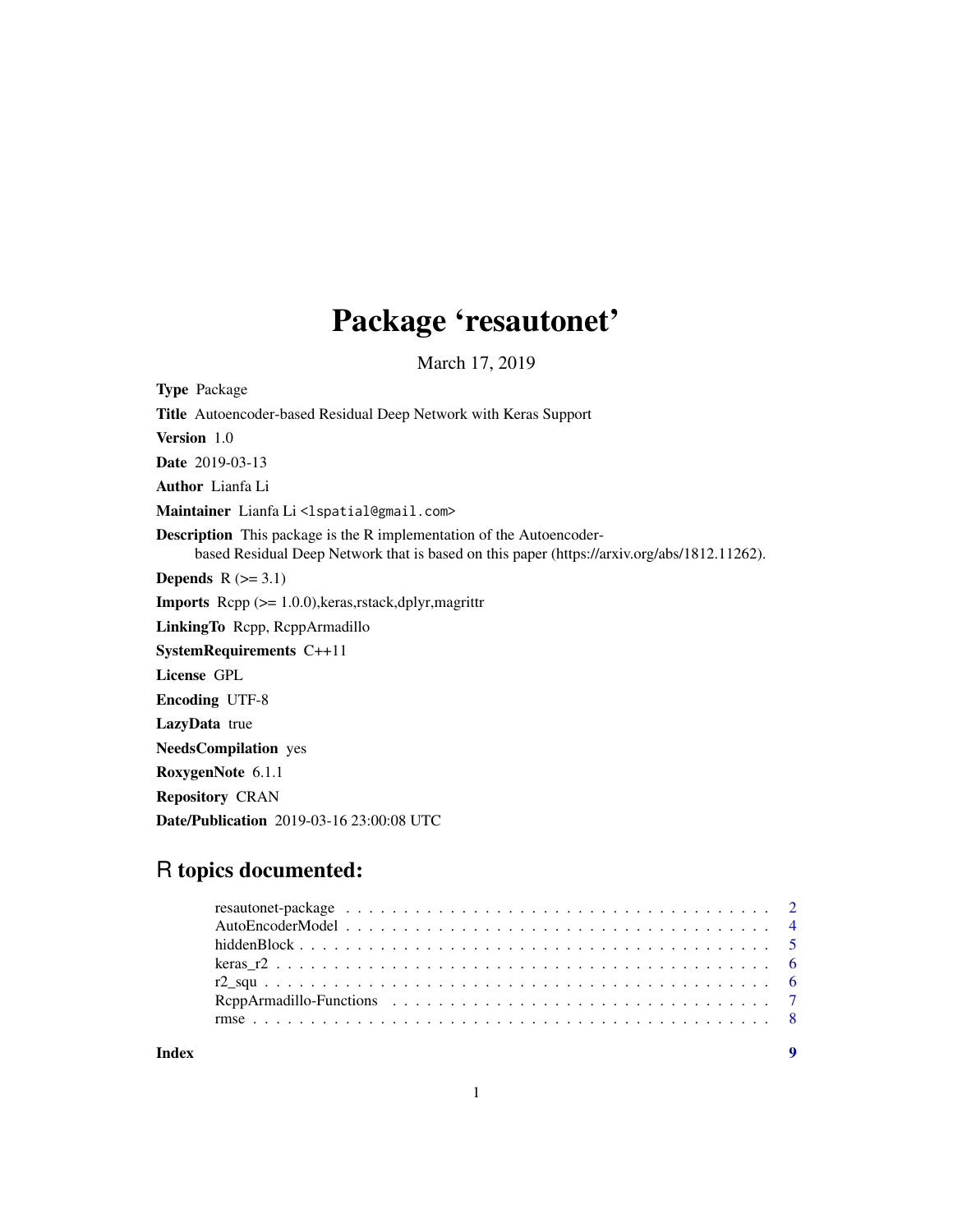<span id="page-1-0"></span>resautonet-package *Autoencoder-based Residual Deep Network with Keras Support*

#### Description

This package is the R implementation of the Autoencoder-based Residual Deep Network that is based on this paper (https://arxiv.org/abs/1812.11262).

#### Details

The DESCRIPTION file:

| resautonet                                                                                        |
|---------------------------------------------------------------------------------------------------|
| Package                                                                                           |
| Autoencoder-based Residual Deep Network with Keras Support                                        |
| 1.0                                                                                               |
| 2019-03-13                                                                                        |
| Lianfa Li                                                                                         |
| Lianfa Li <lspatial@gmail.com></lspatial@gmail.com>                                               |
| This package is the R implementation of the Autoencoder-based Residual Deep Network that is based |
| $R (=3.1)$                                                                                        |
| $\text{Rcpp}$ ( $\geq 1.0.0$ ), keras, rstack, dplyr, magrittr                                    |
| Repp, ReppArmadillo                                                                               |
| $C_{++}11$                                                                                        |
| <b>GPL</b>                                                                                        |
| UTF-8                                                                                             |
| true                                                                                              |
| yes                                                                                               |
| 6.1.1                                                                                             |
|                                                                                                   |

Index of help topics:

| AutoEncoderModel     | AutoEncoderModel                                              |
|----------------------|---------------------------------------------------------------|
| hiddenBlock          | hiddenBlock                                                   |
| keras_r2             | keras_r2                                                      |
| $r2$ _squ            | $r2$ _squ                                                     |
| rcpparma_hello_world | Set of functions in example RcppArmadillo<br>package          |
| resautonet-package   | Autoencoder-based Residual Deep Network with<br>Keras Support |
| rmse                 | rmse                                                          |

Autoencoder-based residual deep network, Just call the function, AutoEncoderModel to get the model in run in R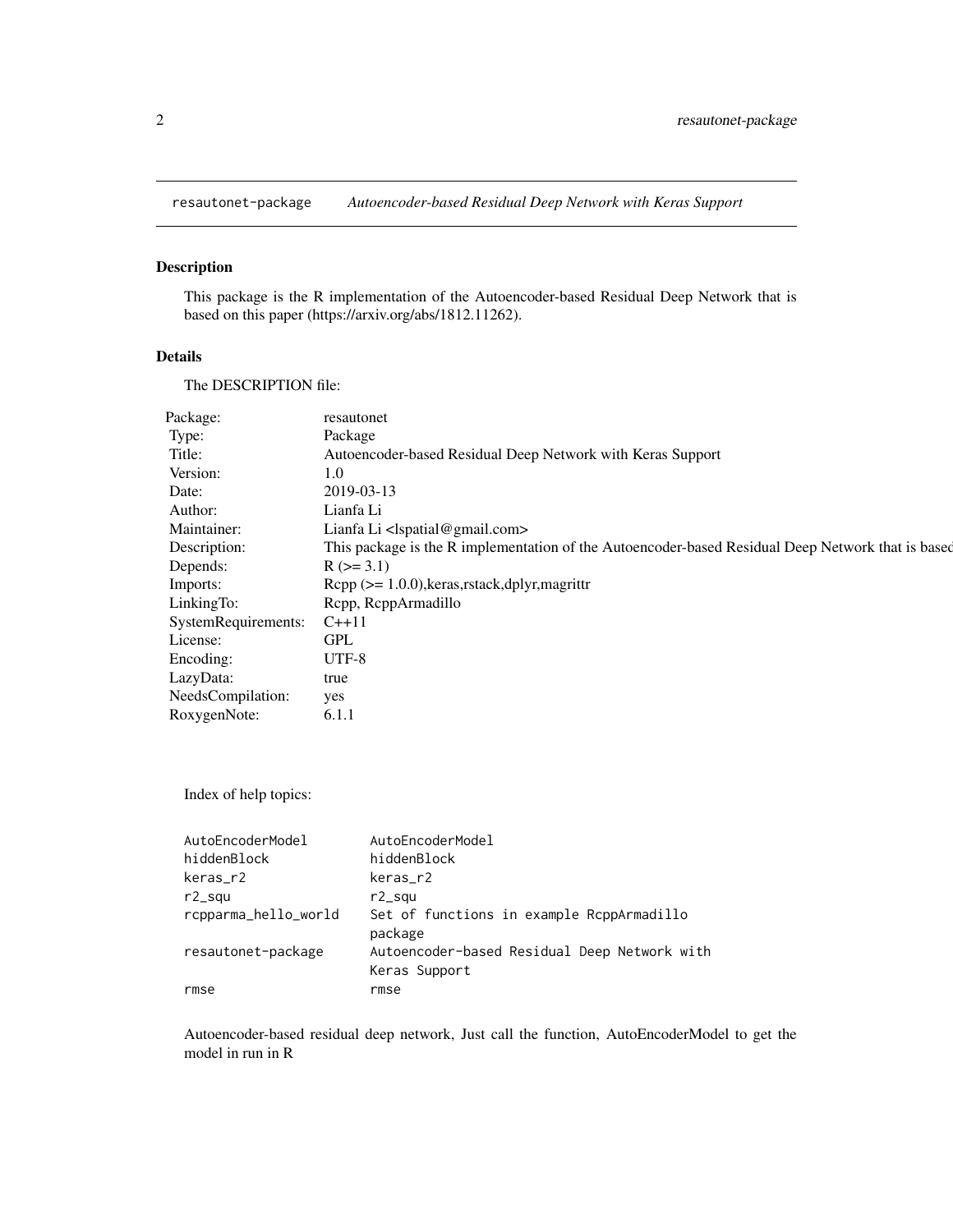#### resautonet-package 3

#### Author(s)

Lianfa Li

Maintainer: Lianfa Li <lspatial@gmail.com>

#### References

Lianfa Li et al, 2018, Autoencoder Based Residual Deep Networks for Robust Regression Prediction and Spatiotemporal Estimation, preprint, arXiv:1812.11262 [cs.LG]

#### Examples

```
###### Generate the data
#Sample size
library(dplyr)
n=4000
#Number of features
nfea=4
#Generate the dataset with normalization of the covariates
cmdStr="data.frame("
for(i in c(1:nfea)){
 var=runif(n,runif(1,1,5),runif(1,100,200))
  varName=paste("x",i,sep="")
  assign(varName, var)
 cmdStr=paste(cmdStr,varName,"n=(",varName,"-mean(",varName,"))/sd(",varName,")",sep="")
  if(i<nfea)
    cmdStr=paste(cmdStr,",",sep="")
}
cmdStr=paste(cmdStr,")",sep="")
dataset=eval(expr=parse(text=cmdStr))
y=sin(x1)+2*cos(x2)+x3^2+sqrt(x4)+rnorm(n)
#Normalization of y
yn=(y-mean(y))/sd(y)#Obtain the index of training and test samples
prop=0.2
test_index=sample(c(1:n),size=ceiling(n*prop))
train_index=setdiff(c(1:n),test_index)
#Obtain the training and test dataset
x_train=as.matrix(dataset[train_index,])
y_train=as.vector(yn[train_index])
x_test=as.matrix(dataset[test_index,])
y_test=as.vector(yn[test_index])
#Define the metric, r2 in keras
metric_r2= keras::custom_metric("rsquared", function(y_true, y_pred) {
  SS_res =keras::k_sum(keras::k_square(y_true-y_pred ))
  SS_tot =keras::k_sum(keras::k_square(( y_true - keras::k_mean(y_true))))
  return ( 1 - SS_res/(SS_tot + keras::k_epsilon()))
```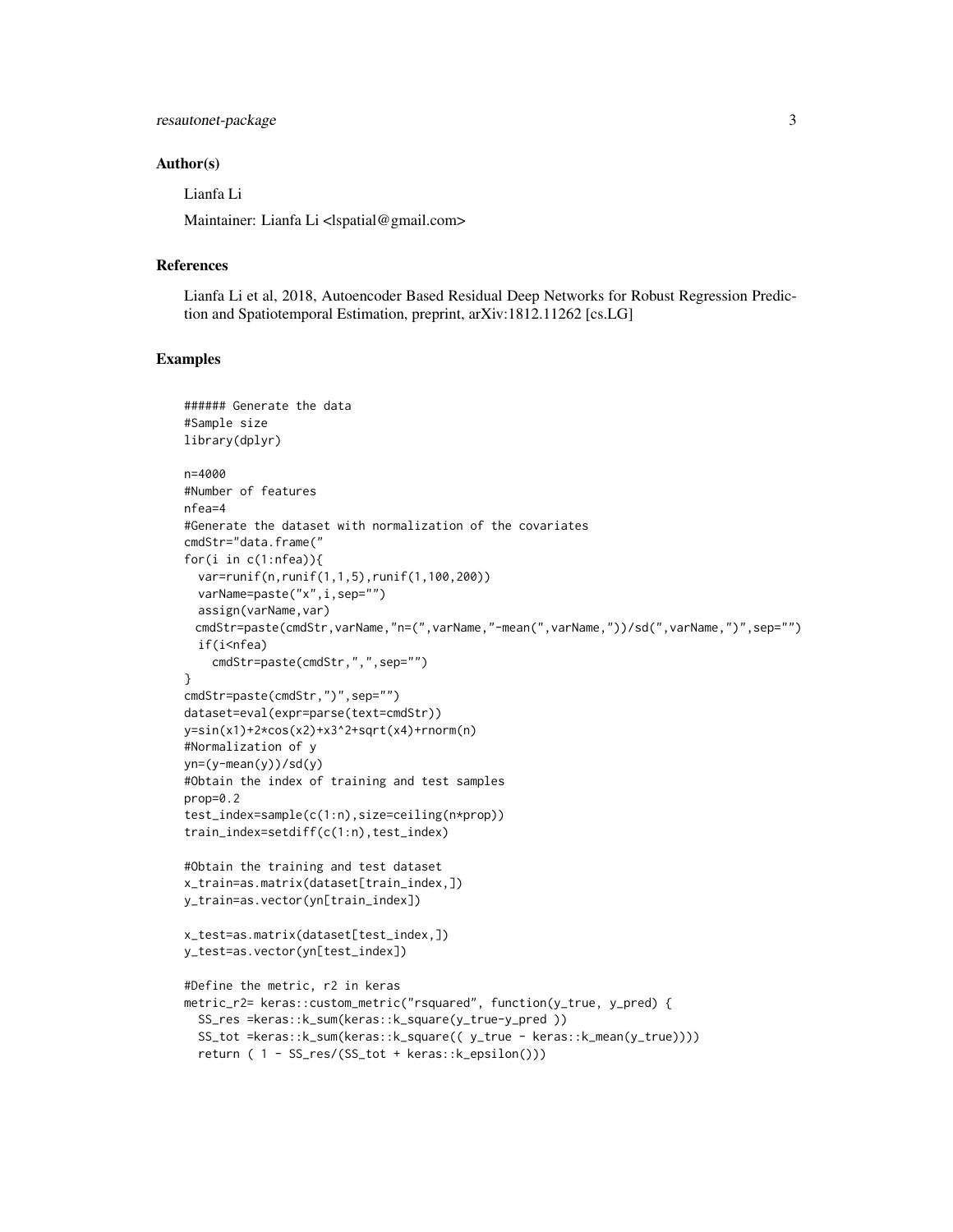```
})
#Define the autoencoder-based deep network
nout=1;nodes=c(16,8,4,2);mdropout=0.2;isres=TRUE;outtype=0;fact="linear"
acts=rep("relu",length(nodes));fact="linear";reg=NULL;batchnorm=TRUE
autoresmodel=resautonet::AutoEncoderModel(nfea,nout,nodes,
      acts,mdropout,reg,batchnorm,isres,outtype,fact=fact)
autoresmodel %>% keras::compile(
  loss = "mean_squared_error",
  optimizer = keras::optimizer_rmsprop(),
  metrics = c("mean_squared_error",metric_r2)
\lambda#Show the network
summary(autoresmodel)
early_stopping = keras::callback_early_stopping(monitor ='loss', min_delta=0.0000001,patience=10)
reduce=keras::callback_reduce_lr_on_plateau(patience=10)
nepoch=10
#Train the network
history <- autoresmodel %>% keras::fit(
  x_train, y_train,
  epochs = nepoch, batch_size = 60, callbacks=list(early_stopping,reduce),
  validation_split = 0.2, verbose=0
\lambda#Predict the test samples
pred = autoresmodel %>% predict(x_test,batch_size = 30)
pred=pred*sd(y)+mean(y)
y_test=y_test*sd(y)+mean(y)
#Test results
testr2=r2_squ(y_test,y_test-pred)
testrmse=rmse(y_test,pred)
#Print the results
print(paste("R2: regular ",round(max(history$metrics$rsquared),3),
            ";validation ",round(max(history$metrics$val_rsquared),3),
            ";test ",round(testr2,3),sep=""))
print(paste("RMSE: regular ",round(min(history$metrics$mean_squared_error),3),
            ";validation ",round(min(history$metrics$val_mean_squared_error),3),
            ";test ",round(testrmse,3),sep=""))
```
AutoEncoderModel *AutoEncoderModel*

#### Description

This function is to construct a residual autoencoder-based deep network.

<span id="page-3-0"></span>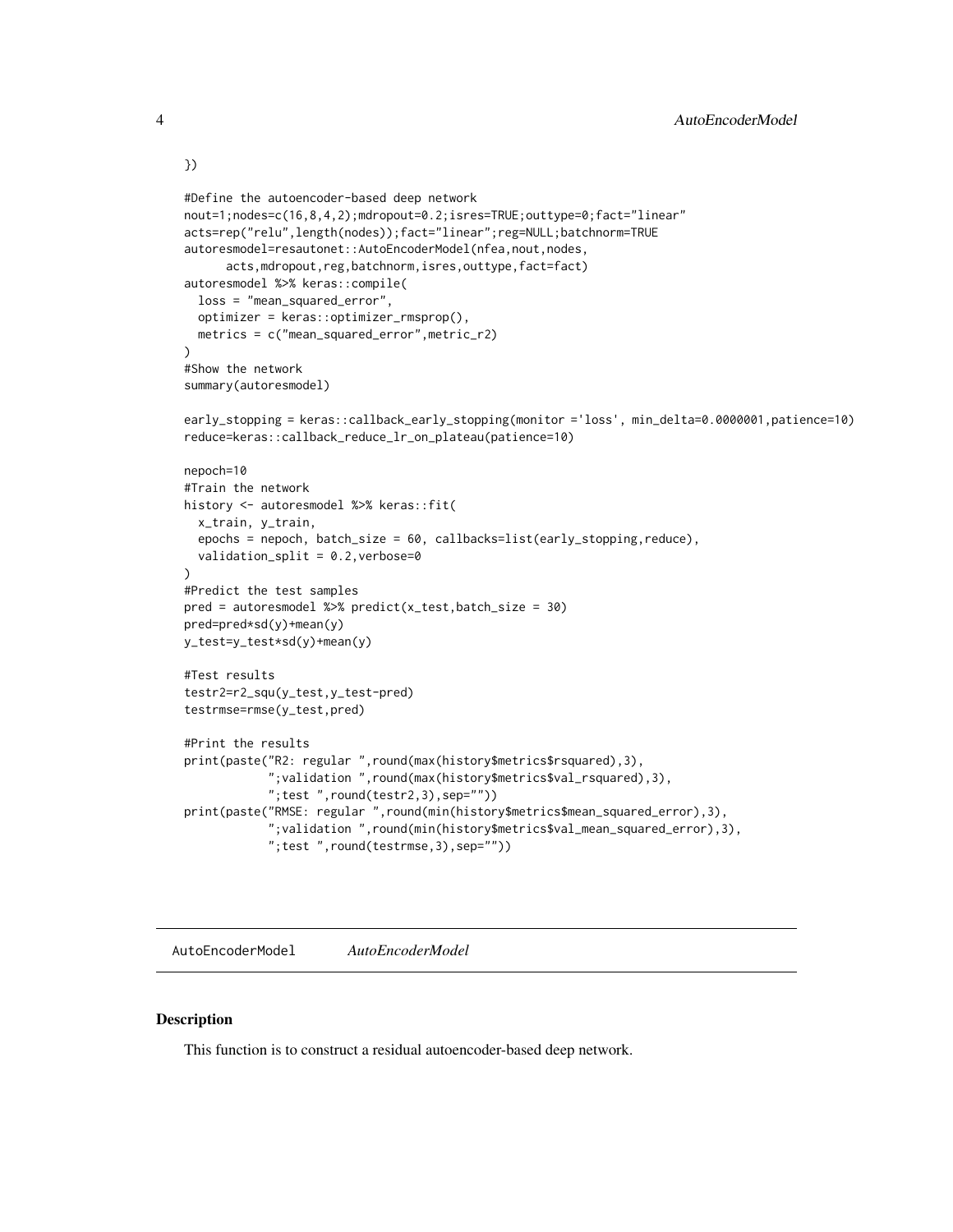#### <span id="page-4-0"></span>hiddenBlock 5

#### Usage

```
AutoEncoderModel(nfea, nout, nodes, acts, mdropout = 0, reg = NULL,
 batchnorm = TRUE, isres = TRUE, outtype = 0, fact = "linear")
```
#### Arguments

| nfea      | integer, Number of features                                                                            |
|-----------|--------------------------------------------------------------------------------------------------------|
| nout      | integer, Number of output units                                                                        |
| nodes     | list of integers, list of the number of nodes for the hidden layers in encoding<br>component           |
| acts      | list of strings, list of activation function names                                                     |
| mdropout  | double, dropout rate of the coding (middle) layer (default:0)                                          |
| reg       | string, regularization string (default: NULL)                                                          |
| batchnorm | bool, flag to conduct batch normalization (default:TRUE)                                               |
| isres     | bool, flag to conduct the residual connections (default: TRUE)                                         |
| outtype   | integer, output type, 0 indicating nout outputs and 1 nout+nfea outputs (default:<br>$\left( 0\right)$ |
| fact      | string, activation for output layer (default: "linear")                                                |

#### Value

keras model, model of (residual) autoencoder-based deep network

|--|

### Description

This function is to construct the hidden block .

#### Usage

```
hiddenBlock(inlayer, nodes, acts, idepth, orginlayer = NULL,
 reg = NULL, dropout = 0, batchnorm = TRUE)
```
#### Arguments

| inlayer    | input layer, keras layer                                                  |
|------------|---------------------------------------------------------------------------|
| nodes      | list of integers, list of the number of nodes for all the hidden layers   |
| acts       | list of strings, list of activations for hidden layers                    |
| idepth     | integer, index of the hidden layer                                        |
| orginlayer | keras layer, original layer to be added to decoding layer (default: NULL) |
| reg        | string, regularization (default: NULL)                                    |
| dropout    | double, dropout rate for the target hidden layer (default 0)              |
| batchnorm  | bool, flag to conduct batch normalization (default: TRUE)                 |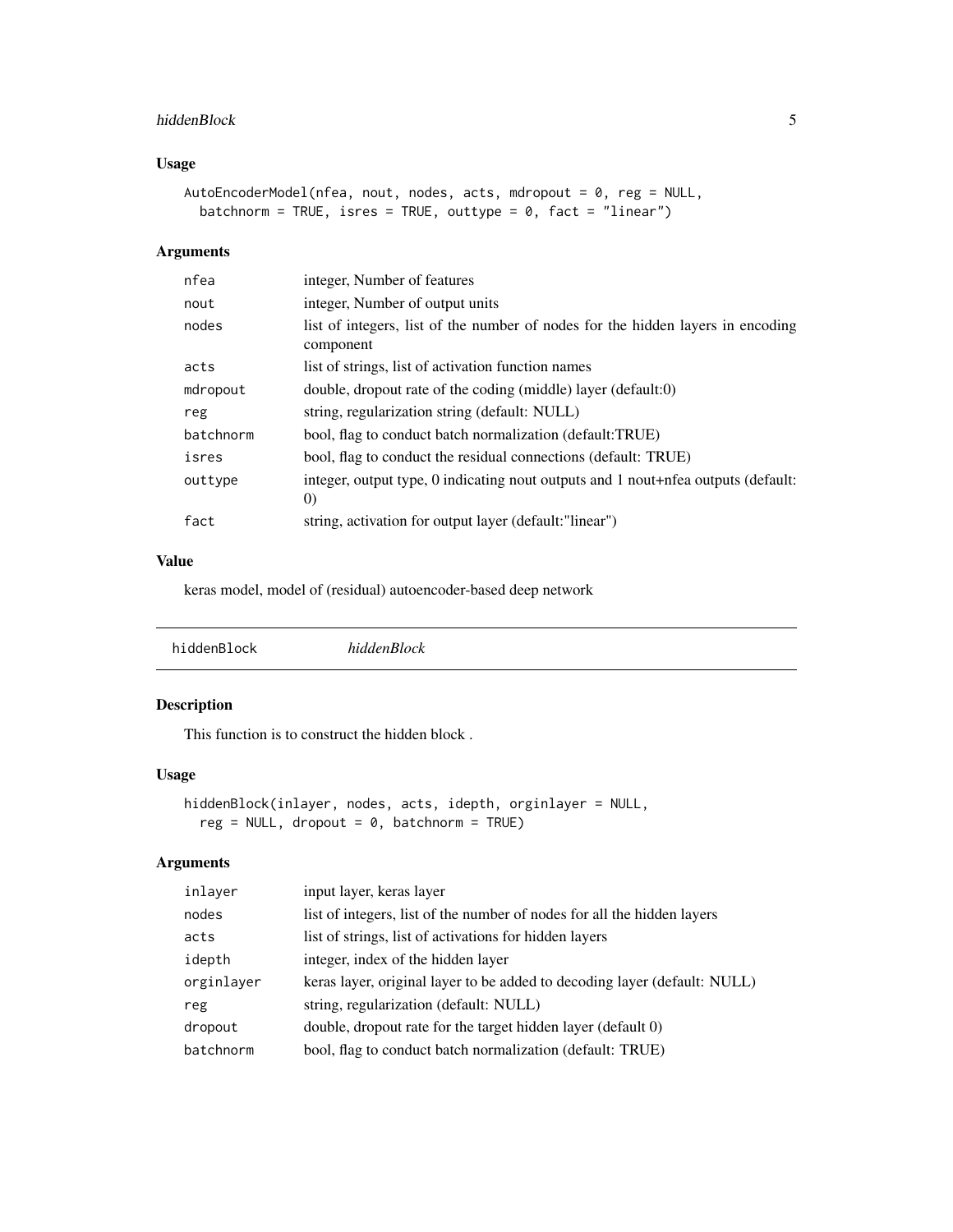#### <span id="page-5-0"></span>Value

keras layer, block of a hidden layer (with addtion of actionvation or/and batch normalization)

| keras r2 |
|----------|
|          |

#### Description

This function is to calculate rsquared value for regression models.

#### Usage

keras\_r2(y\_true, y\_pred)

#### Arguments

| y_true | tensor of ground truth     |
|--------|----------------------------|
| y_pred | tensor of predicted values |

#### Value

keras tensor, double for rsquared

r2\_squ *r2\_squ*

#### Description

This function is to calculate rsquared value for regression models.

#### Usage

r2\_squ(obs, res)

#### Arguments

| obs | : vector, observed values                   |
|-----|---------------------------------------------|
| res | residual (observed values-predicted values) |

#### Value

double for rsquared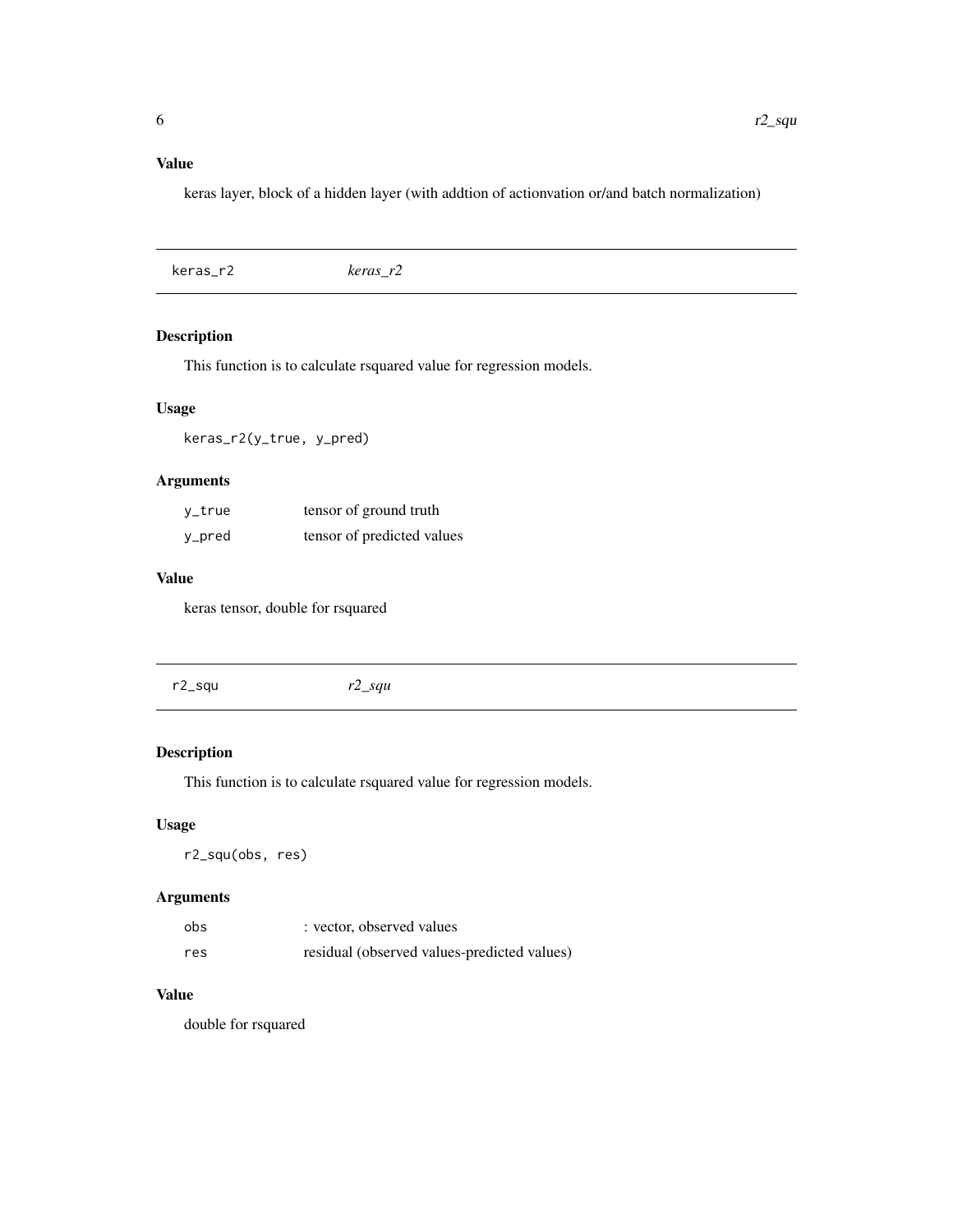<span id="page-6-0"></span>RcppArmadillo-Functions

*Set of functions in example RcppArmadillo package*

#### Description

These four functions are created when RcppArmadillo.package.skeleton() is invoked to create a skeleton packages.

#### Usage

```
rcpparma_hello_world()
rcpparma_outerproduct(x)
rcpparma_innerproduct(x)
rcpparma_bothproducts(x)
```
#### Arguments

x a numeric vector

#### Details

These are example functions which should be largely self-explanatory. Their main benefit is to demonstrate how to write a function using the Armadillo C++ classes, and to have to such a function accessible from R.

#### Value

rcpparma\_hello\_world() does not return a value, but displays a message to the console. rcpparma\_outerproduct() returns a numeric matrix computed as the outer (vector) product of x. rcpparma\_innerproduct() returns a double computer as the inner (vector) product of x. rcpparma\_bothproducts() returns a list with both the outer and inner products.

#### Author(s)

Dirk Eddelbuettel

#### References

See the documentation for Armadillo, and RcppArmadillo, for more details.

#### Examples

```
x \leftarrow sqrt(1:4)rcpparma_innerproduct(x)
rcpparma_outerproduct(x)
```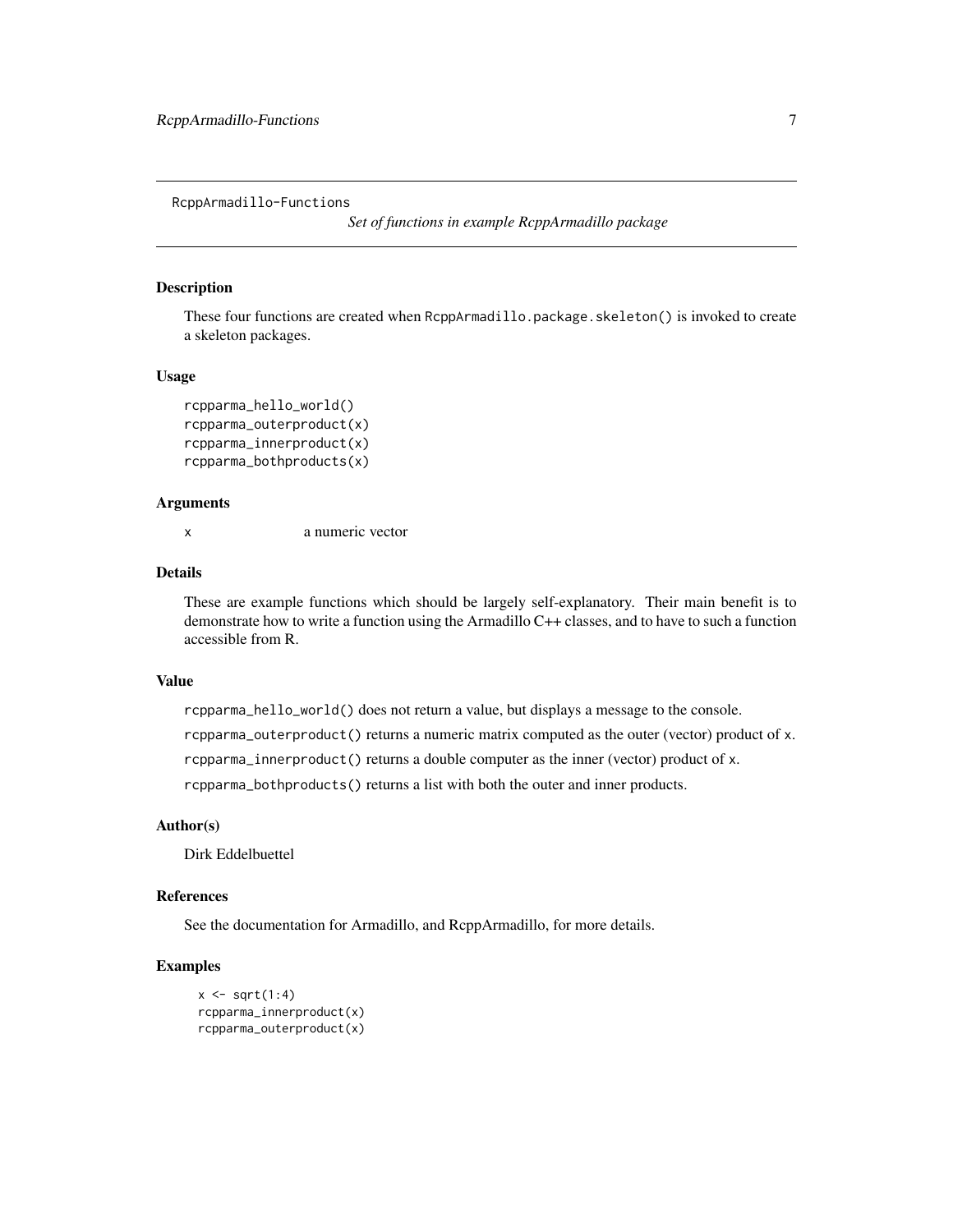<span id="page-7-0"></span>rmse *rmse*

#### Description

This function is to calculate rsquared value for regression models.

## Usage

rmse(obs, pre)

## Arguments

| obs | vector, observed values    |
|-----|----------------------------|
| pre | vector, (predicted values) |

#### Value

double for rmse